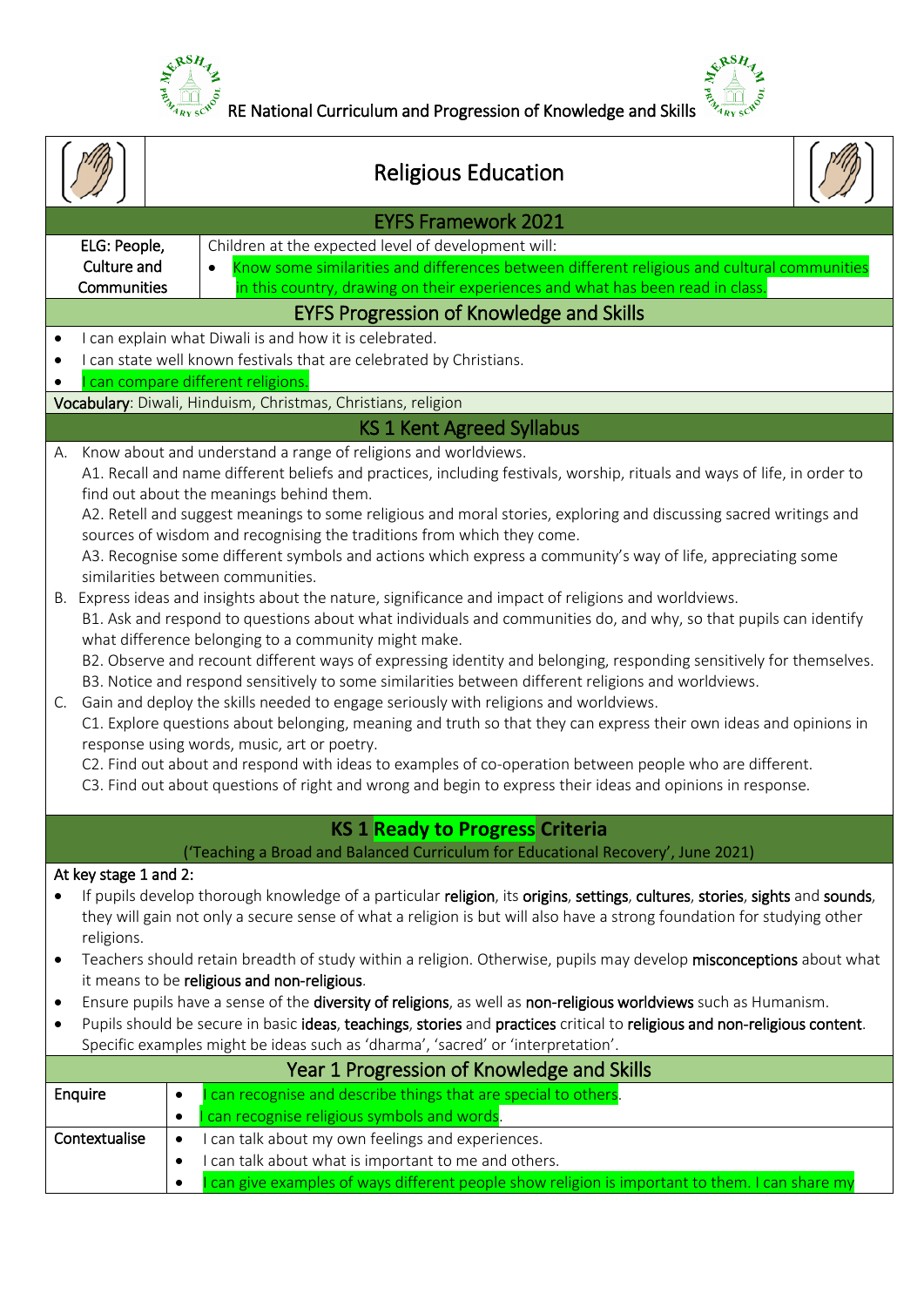



 $\begin{Bmatrix} \mathcal{R}^{BSR} & \mathcal{R}^{BSR} \ \mathcal{R}^{BSR} & \mathcal{R}^{BSR} \end{Bmatrix}$  RE National Curriculum and Progression of Knowledge and Skills  $\begin{Bmatrix} \mathcal{R}^{BSR} & \mathcal{R}^{BSR} \ \mathcal{R}^{BSR} & \mathcal{R}^{BSR} \end{Bmatrix}$ 

|               | experiences and feelings about sharing and greed; right and wrong.                                              |
|---------------|-----------------------------------------------------------------------------------------------------------------|
| Evaluate      | I can talk about what I like and dislike in a religious story.<br>$\bullet$                                     |
|               | I know there are special people and times.<br>$\bullet$                                                         |
|               | can recognise times when I say 'sorry' and understand that Christians ask God to forgive them.<br>٠             |
| Communicate   | can retell a range of religious stories.<br>٠                                                                   |
|               | can talk about things that concern me.<br>$\bullet$                                                             |
|               | can talk about puzzling ideas.<br>٠                                                                             |
|               | can describe and explain some of the symbols used in church.<br>٠                                               |
|               | can talk about my own special day and what to do                                                                |
|               | Year 2 Progression of Knowledge and Skills                                                                      |
| Enquire       | can use words correctly when describing religious festivals and celebrations.<br>$\bullet$                      |
|               | can identify important symbols and how some people are considered special through the<br>$\bullet$              |
|               | examples they set.                                                                                              |
| Contextualise | can describe the feelings I have about something important to me.<br>$\bullet$                                  |
|               | can give examples of how religious people celebrate.<br>٠                                                       |
|               | I can talk about the meaning of the symbol of light in a religious celebration and how it makes me<br>$\bullet$ |
|               | feel.                                                                                                           |
| Evaluate      | I realise that some ideas are hard to explain.<br>$\bullet$                                                     |
|               | I realise that some actions are right and others are wrong.<br>٠                                                |
|               | can reflect on important issues and talk about my feelings.<br>$\bullet$                                        |
|               | can talk about the meaning of a range of religious stories.<br>$\bullet$                                        |
| Communicate   | can talk about some things people believe about God<br>$\bullet$                                                |
|               | can describe different experiences and feelings I have about a range of important issues.<br>$\bullet$          |
|               | can describe the feelings I have about belonging to a community.                                                |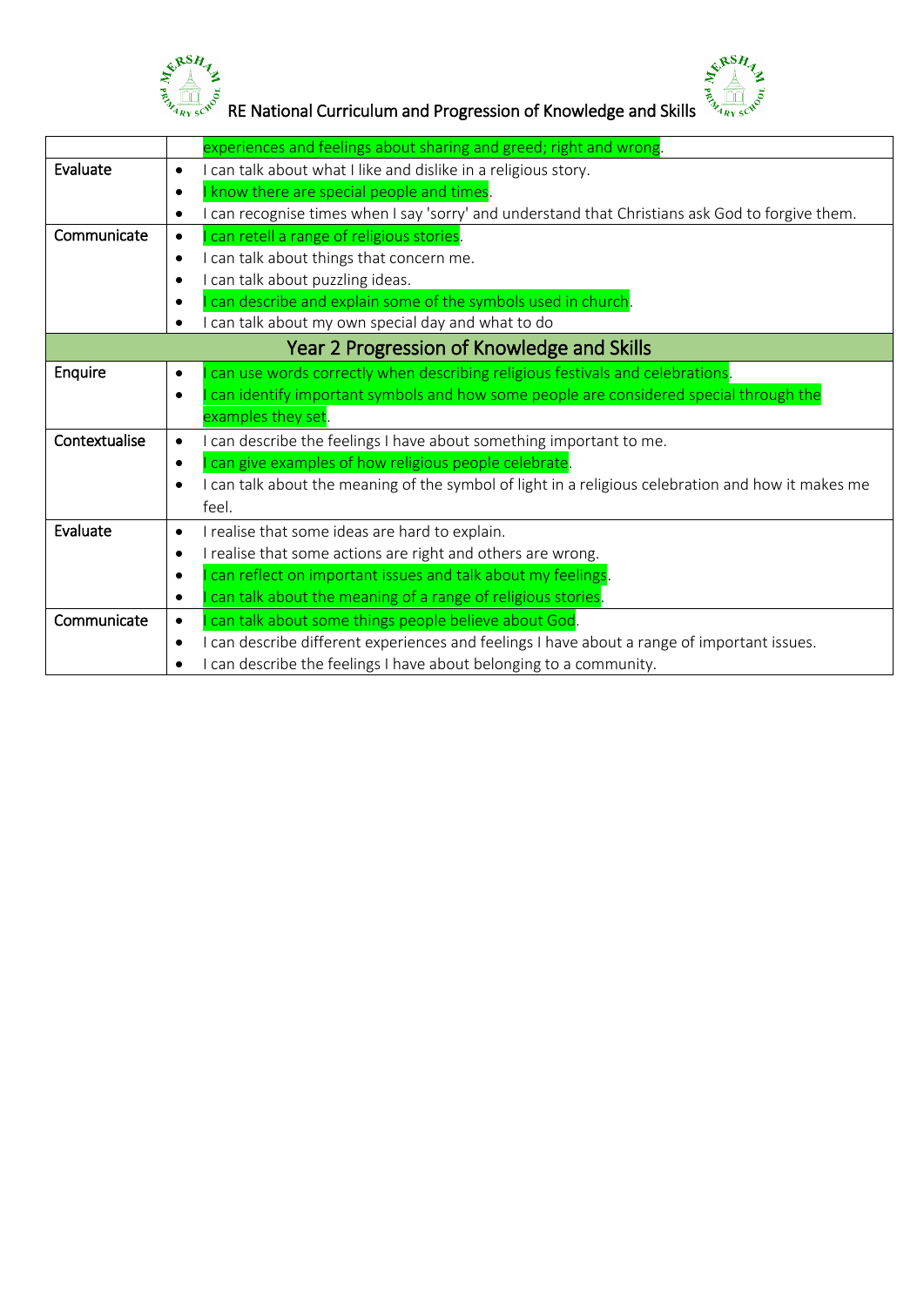

 $\frac{e^{x}{}^{RSH}z}{\sqrt[3]{\frac{10}{x_{16}}e^{x_{2}}}}$  RE National Curriculum and Progression of Knowledge and Skills  $\frac{e^{x}{}^{RSH}z}{\sqrt[3]{\frac{10}{x_{16}}e^{x_{2}}}}$ 

|                                            | <b>KS2 Kent Agreed Syllabus</b>                                                                                                                                                                                                                                                                                                                                                                                                                                                                                                                                                                                                                                                                                                                                                                                                                                                                                                                                                                                                                                                                                                                                             |  |  |  |  |  |
|--------------------------------------------|-----------------------------------------------------------------------------------------------------------------------------------------------------------------------------------------------------------------------------------------------------------------------------------------------------------------------------------------------------------------------------------------------------------------------------------------------------------------------------------------------------------------------------------------------------------------------------------------------------------------------------------------------------------------------------------------------------------------------------------------------------------------------------------------------------------------------------------------------------------------------------------------------------------------------------------------------------------------------------------------------------------------------------------------------------------------------------------------------------------------------------------------------------------------------------|--|--|--|--|--|
| А.<br>different communities.               | Know about and understand a range of religions and worldviews.<br>A1. Describe and make connections between different features of the religions and worldviews they study,<br>discovering more about celebrations, worship, pilgrimages and the rituals which mark important points in life, in<br>order to reflect on their significance<br>A2. Describe and understand links between stories and other aspects of the communities they are investigating,<br>responding thoughtfully to a range of sources of wisdom and to beliefs and teachings that arise from them in<br>A3. Explore and describe a range of beliefs, symbols and actions so that they can understand different ways of life<br>and ways of expressing meaning.                                                                                                                                                                                                                                                                                                                                                                                                                                       |  |  |  |  |  |
| poetry.                                    | B. Express ideas and insights about the nature, significance and impact of religions and worldviews.<br>B1. Observe and understand varied examples of religions and worldviews so that they can explain, with reasons,<br>their meanings and significance to individuals and communities.<br>B2. Understand the challenges of commitment to a community of faith or belief, suggesting why belonging to a<br>community may be valuable, both in the diverse communities being studied and in their own lives.<br>B3. Observe and consider different dimensions of religion, so that they can explore and show understanding of<br>similarities and differences within and between different religions and worldviews.<br>C. Gain and deploy the skills needed to engage seriously with religions and worldviews.<br>C1. Discuss and present thoughtfully their own and others' views on challenging questions about belonging,<br>meaning, purpose and truth, applying ideas of their own in different forms including (e.g.) reasoning, music, art and<br>C2. Consider and apply ideas about ways in which diverse communities can live together for the wellbeing of all, |  |  |  |  |  |
|                                            | responding thoughtfully to ideas about community, values and respect.<br>C3. Discuss and apply their own and others' ideas about ethical questions, including ideas about what is right and<br>wrong and what is just and fair, and express their own ideas clearly in response.                                                                                                                                                                                                                                                                                                                                                                                                                                                                                                                                                                                                                                                                                                                                                                                                                                                                                            |  |  |  |  |  |
|                                            | <b>KS 1 Ready to Progress Criteria</b>                                                                                                                                                                                                                                                                                                                                                                                                                                                                                                                                                                                                                                                                                                                                                                                                                                                                                                                                                                                                                                                                                                                                      |  |  |  |  |  |
|                                            | ('Teaching a Broad and Balanced Curriculum for Educational Recovery', June 2021)                                                                                                                                                                                                                                                                                                                                                                                                                                                                                                                                                                                                                                                                                                                                                                                                                                                                                                                                                                                                                                                                                            |  |  |  |  |  |
| At key stage 1 and 2:<br>religions.        | If pupils develop thorough knowledge of a particular religion, its origins, settings, cultures, stories, sights and sounds,<br>they will gain not only a secure sense of what a religion is but will also have a strong foundation for studying other<br>Teachers should retain breadth of study within a religion. Otherwise, pupils may develop misconceptions about what<br>it means to be religious and non-religious.                                                                                                                                                                                                                                                                                                                                                                                                                                                                                                                                                                                                                                                                                                                                                  |  |  |  |  |  |
|                                            | Ensure pupils have a sense of the diversity of religions, as well as non-religious worldviews such as Humanism.                                                                                                                                                                                                                                                                                                                                                                                                                                                                                                                                                                                                                                                                                                                                                                                                                                                                                                                                                                                                                                                             |  |  |  |  |  |
|                                            | Pupils should be secure in basic ideas, teachings, stories and practices critical to religious and non-religious content.<br>Specific examples might be ideas such as 'dharma', 'sacred' or 'interpretation'.                                                                                                                                                                                                                                                                                                                                                                                                                                                                                                                                                                                                                                                                                                                                                                                                                                                                                                                                                               |  |  |  |  |  |
| Year 3 Progression of Knowledge and Skills |                                                                                                                                                                                                                                                                                                                                                                                                                                                                                                                                                                                                                                                                                                                                                                                                                                                                                                                                                                                                                                                                                                                                                                             |  |  |  |  |  |
| <b>Enquire</b>                             | can research into and use a range of words correctly when I talk about a religion.<br>$\bullet$                                                                                                                                                                                                                                                                                                                                                                                                                                                                                                                                                                                                                                                                                                                                                                                                                                                                                                                                                                                                                                                                             |  |  |  |  |  |
|                                            | I can explain the meaning of a range of terms used in Judaism.<br>$\bullet$                                                                                                                                                                                                                                                                                                                                                                                                                                                                                                                                                                                                                                                                                                                                                                                                                                                                                                                                                                                                                                                                                                 |  |  |  |  |  |
| Contextualise                              | I can describe things religious people do.<br>$\bullet$<br>can give examples of how different people show that religion is important to them.<br>$\bullet$<br>I can describe the feelings I have about things that are important to me.<br>٠                                                                                                                                                                                                                                                                                                                                                                                                                                                                                                                                                                                                                                                                                                                                                                                                                                                                                                                                |  |  |  |  |  |
| Evaluate                                   | can recognise and describe accurately some things to do with religion.<br>$\bullet$<br>can describe some symbols used in festivals and explain their meaning.<br>$\bullet$<br>I understand the importance of reflection.<br>$\bullet$<br>am beginning to see some similarities in different religions and link together aspects of religious<br>$\bullet$<br>life and practice.                                                                                                                                                                                                                                                                                                                                                                                                                                                                                                                                                                                                                                                                                                                                                                                             |  |  |  |  |  |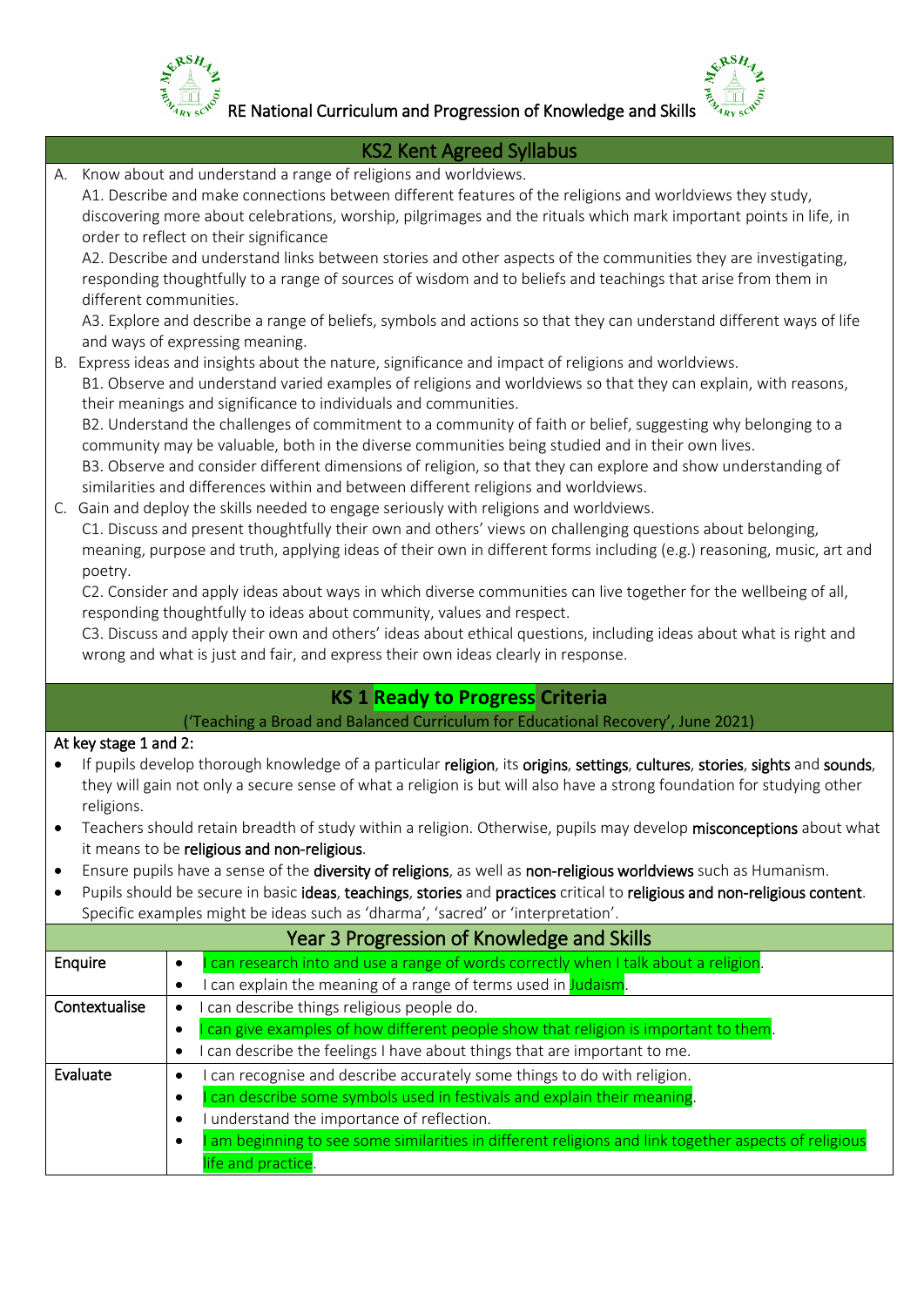



|               | &RSH                                                                                                                                                                           |
|---------------|--------------------------------------------------------------------------------------------------------------------------------------------------------------------------------|
|               | RE National Curriculum and Progression of Knowledge and Skills                                                                                                                 |
| Communicate   | I can describe feelings and experiences of a range of issues, including special times and new life.<br>$\bullet$                                                               |
|               | can describe some of the ways in which people show that religion is important to them and<br>$\bullet$                                                                         |
|               | recognise different viewpoints.                                                                                                                                                |
|               | can explain some of the ways in which religion can influence a person's life.                                                                                                  |
|               | Year 4 Progression of Knowledge and Skills                                                                                                                                     |
| Enquire       | can ask a range of questions about puzzling ideas.<br>٠<br>can recognise some important places of worship.<br>$\bullet$                                                        |
|               | can identify and explain the significance of symbols of worship.<br>$\bullet$                                                                                                  |
|               | can explore and define some of the key words used when studying religion.<br>$\bullet$                                                                                         |
| Contextualise | I can describe how special times are important to some people.<br>$\bullet$                                                                                                    |
|               | I can compare my ideas with others.                                                                                                                                            |
|               | I can talk about my own feelings on what is important to me.                                                                                                                   |
|               | can explain and describe the concepts of 'Betrayal' and 'Trust'<br>$\bullet$                                                                                                   |
| Evaluate      | am beginning to explain simply some of the links between different features of a religion.<br>$\bullet$                                                                        |
|               | I can make connections between religions.<br>$\bullet$                                                                                                                         |
|               | realise that some features of a religion influence my own life.<br>$\bullet$                                                                                                   |
| Communicate   | I can show ways in which people reflect at a special time.<br>٠<br>can describe some of the beliefs of a religion.<br>$\bullet$                                                |
|               | I can discuss my own and others' ideas.<br>٠                                                                                                                                   |
|               | I can describe how special places or experiences are important to some people.                                                                                                 |
|               | I can describe some of the ways in which people show that religion is important.                                                                                               |
|               | Year 5 Progression of Knowledge and Skills                                                                                                                                     |
| Enquire       | I can research the role of an important religious person.<br>٠                                                                                                                 |
|               | can explore some of the ways in which people show that religion is important to them.<br>$\bullet$                                                                             |
|               | I can ask a range of good questions when studying religion.<br>٠                                                                                                               |
|               | Through my enquiry, I am developing a greater religious vocabulary.                                                                                                            |
|               | I can offer questions about things hard to understand.                                                                                                                         |
| Contextualise | I can link the way I behave to that of a believer.                                                                                                                             |
|               | can link the things that are important to me and to other people.<br>٠<br>I can describe some practical ways Christians might care for the world.                              |
|               | $\bullet$<br>I can describe and explain the symbolism of 'good' and 'evil'<br>$\bullet$                                                                                        |
| Evaluate      | can describe some ways in which people show that religion is important to them.<br>$\bullet$                                                                                   |
|               | can recognise that some features are different in the same religion.<br>$\bullet$                                                                                              |
|               | can make comparisons between different styles of worship and explain different viewpoints.<br>$\bullet$                                                                        |
|               | can also explain different people's ideas about the things they value and their vision of life.<br>٠                                                                           |
| Communicate   | can share my own beliefs about life and death, referring to ideas from religion.<br>$\bullet$                                                                                  |
|               | can explain how ritual and symbolism help in worship.<br>$\bullet$                                                                                                             |
|               | I can describe different ways that people reflect in special places.<br>٠                                                                                                      |
|               | can explain the importance of commitment, why some people think the Holy books are special<br>٠                                                                                |
|               | and important and different people's ideas about the things they value.                                                                                                        |
|               | Year 6 Progression of Knowledge and Skills                                                                                                                                     |
| Enquire       | can explore the meaning of a range of terms used when studying religion.<br>٠<br>I can suggest and use a range of good questions and suggest suitable answers; developing into |
|               | $\bullet$<br>more probing questions and express my views.                                                                                                                      |
| Contextualise | I can show an insight and understanding into some of the ways religion can influence a person's life.                                                                          |
|               | can describe an important event and compare different people's accounts and experiences of this<br>$\bullet$                                                                   |
|               | same event.                                                                                                                                                                    |